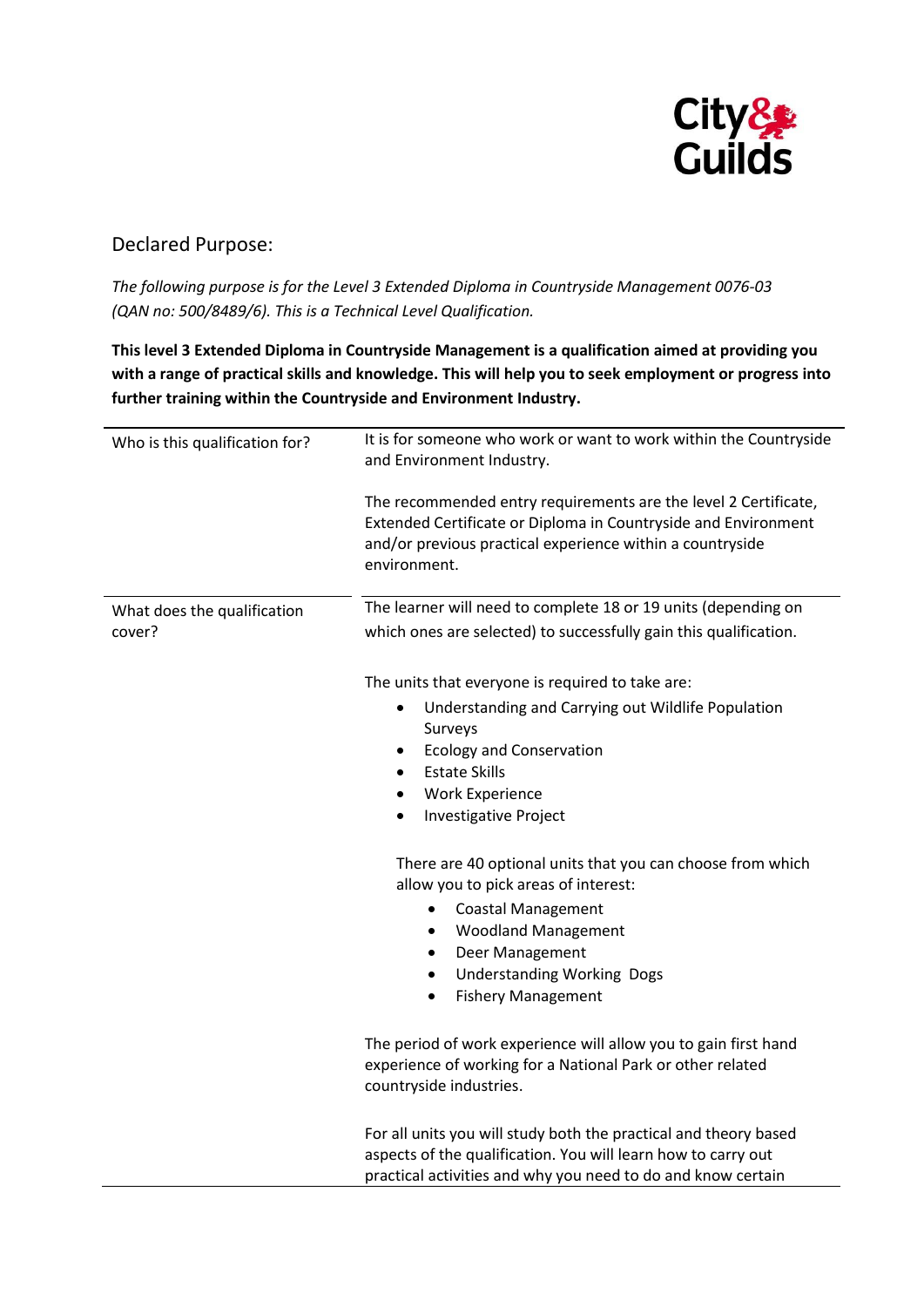|                                                                                                                        | things. You will get the chance to study different areas that<br>interest you especially through the investigative project.                                                                                                                                                                                                                                                                                                                                                                                                                                                                                                                                                               |
|------------------------------------------------------------------------------------------------------------------------|-------------------------------------------------------------------------------------------------------------------------------------------------------------------------------------------------------------------------------------------------------------------------------------------------------------------------------------------------------------------------------------------------------------------------------------------------------------------------------------------------------------------------------------------------------------------------------------------------------------------------------------------------------------------------------------------|
|                                                                                                                        | The Extended Diploma is the largest in the suite of Countryside<br>Management qualifications, and is broadly equivalent to three A<br>Levels. The qualification is typically delivered as a two-year full-<br>time course at College and is aimed at learners who mainly know<br>which industry they would like to specialise into. It provides a<br>substantial core of knowledge and skills, alongside a wide range of<br>optional units that enables learners to specialise in subjects that<br>really interest them, or are important areas of study for<br>employment in local businesses. Learners may wish to progress to<br>further learning and training or to Higher Education. |
|                                                                                                                        | The qualification has been developed in conjunction with industry,<br>and with the support of Lantra, the Sector Skills Council for the<br>Land-based Sector.                                                                                                                                                                                                                                                                                                                                                                                                                                                                                                                             |
| What opportunities are there for<br>employment or progression after<br>I have finished studying this<br>qualification? | The qualification allows you to progress into employment.<br>You might progress into work as:<br><b>Estate Manager</b><br>Assistant Game keeper<br>٠<br>Assistant Fisheries Manager<br>٠<br>Park Ranger<br>٠<br><b>Technical Advisor/Consultant</b><br>$\bullet$<br>Habitat Manager<br>$\bullet$<br><b>Water Bailiff</b><br>$\bullet$<br><b>Environment Officer</b><br>$\bullet$                                                                                                                                                                                                                                                                                                          |
|                                                                                                                        | You may wish to learn more through an Advanced Apprenticeship<br>in Environmental Conservation or Game and Wildlife Management,<br>which allows you to combine working for a wildlife trust or estate,<br>or a similar job, typically attending one day a week at college or<br>with a training provider.                                                                                                                                                                                                                                                                                                                                                                                 |
|                                                                                                                        | You might want to go on to Higher Education. The following Higher<br>Education Institutes recognise that this qualification fulfils the<br>requirements for entry onto a range of HE programmes (in its own<br>right or alongside other Level 3 qualifications):                                                                                                                                                                                                                                                                                                                                                                                                                          |
|                                                                                                                        | Harper Adams University<br>Aberystwyth university<br>Kingston Maurward College<br>$\bullet$                                                                                                                                                                                                                                                                                                                                                                                                                                                                                                                                                                                               |
|                                                                                                                        | You can go on to study subjects such as:                                                                                                                                                                                                                                                                                                                                                                                                                                                                                                                                                                                                                                                  |
|                                                                                                                        | Countryside Management Degree (BSc)<br>Countryside Conservation Degree (BSc)<br>Marine Ecology and Conservation Foundation Science Degree                                                                                                                                                                                                                                                                                                                                                                                                                                                                                                                                                 |